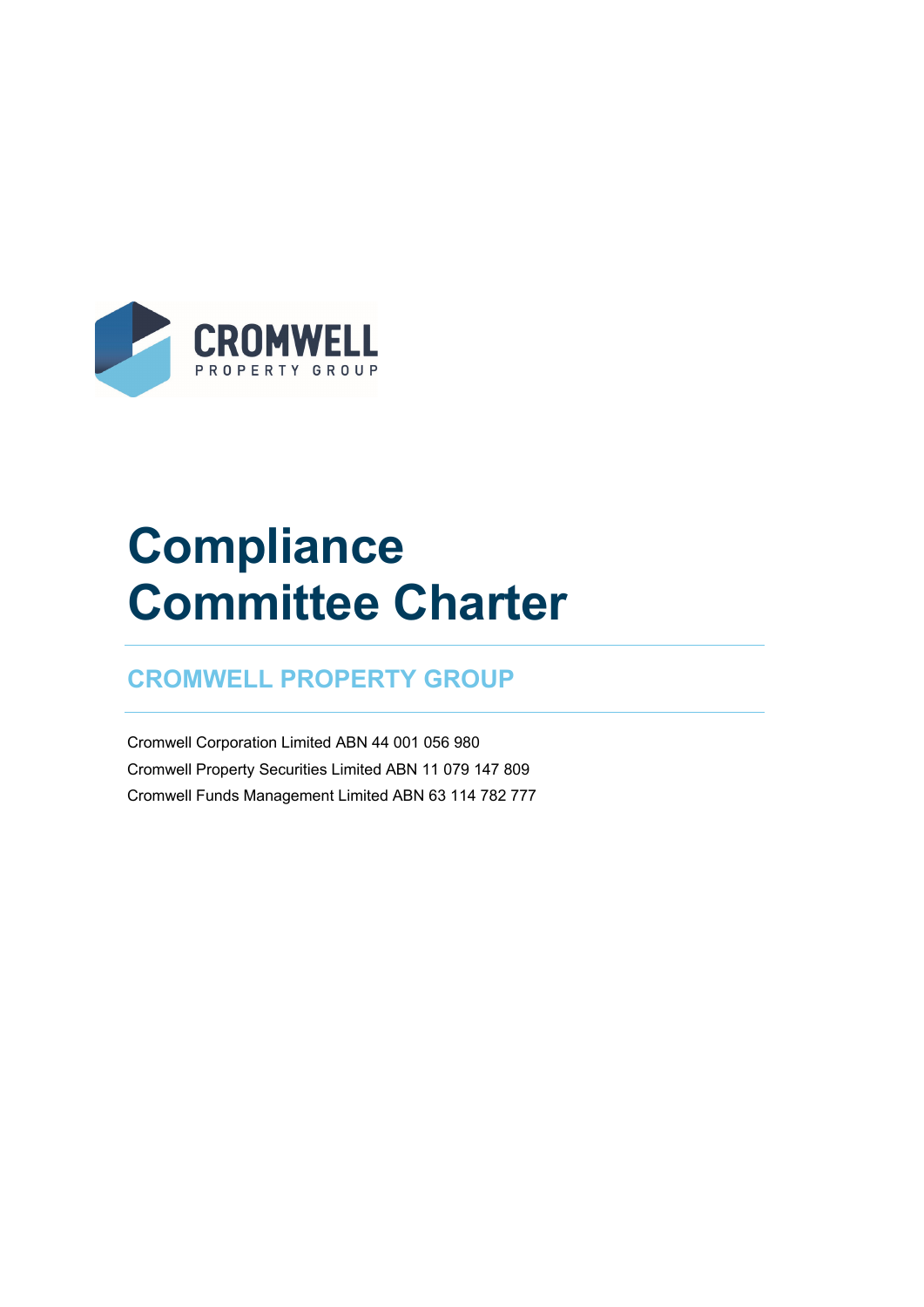## **Compliance Committee Charter**

#### **1. Definitions**

In this document, the following words and expressions have the following meanings:

| <b>ASIC</b>                 | means the Australian Securities and Investments Commission                                                                                                                                                                                                                                                                                                                                                             |
|-----------------------------|------------------------------------------------------------------------------------------------------------------------------------------------------------------------------------------------------------------------------------------------------------------------------------------------------------------------------------------------------------------------------------------------------------------------|
| <b>AUSTRAC</b>              | means the Australian Transaction Reports and Analysis Centre                                                                                                                                                                                                                                                                                                                                                           |
| Compliance<br>Committee     | means the Compliance Committee established by the Responsible Entity in<br>respect of each and all of the Schemes                                                                                                                                                                                                                                                                                                      |
| Compliance<br>Plan          | means the compliance plan (as amended from time to time) for each<br>Scheme, lodged with ASIC by the Responsible Entity                                                                                                                                                                                                                                                                                                |
| Constitution                | means the Constitution (as amended from time to time) for each Scheme<br>lodged with ASIC by the Responsible Entity                                                                                                                                                                                                                                                                                                    |
| Corporations<br>Act         | means the Corporations Act 2001 (Cth) (as amended from time to time)                                                                                                                                                                                                                                                                                                                                                   |
| Papers                      | includes all written documents issued by the Responsible Entity to a<br>Compliance Committee member including Compliance Committee papers,<br>submissions, minutes, letters, memoranda, sub-committee papers and<br>copies of all other documents made available to a Compliance Committee<br>member or referred to in any of the above documents during the period of<br>appointment of a Compliance Committee member |
| Responsible<br>Entity or RE | means Cromwell Property Securities Limited, Cromwell Funds<br>Management Limited and any other entity in the Cromwell group that is the<br>responsible entity, or if applicable the trustee, of a Cromwell fund                                                                                                                                                                                                        |
| Scheme                      | means each and all of the following registered managed investment<br>schemes (as amended):<br><b>Cromwell Diversified Property Trust;</b><br><b>Cromwell Direct Property Fund;</b><br>Cromwell Property Trust 12;<br>Cromwell Ipswich City Heart Trust;<br><b>Cromwell Riverpark Trust;</b>                                                                                                                            |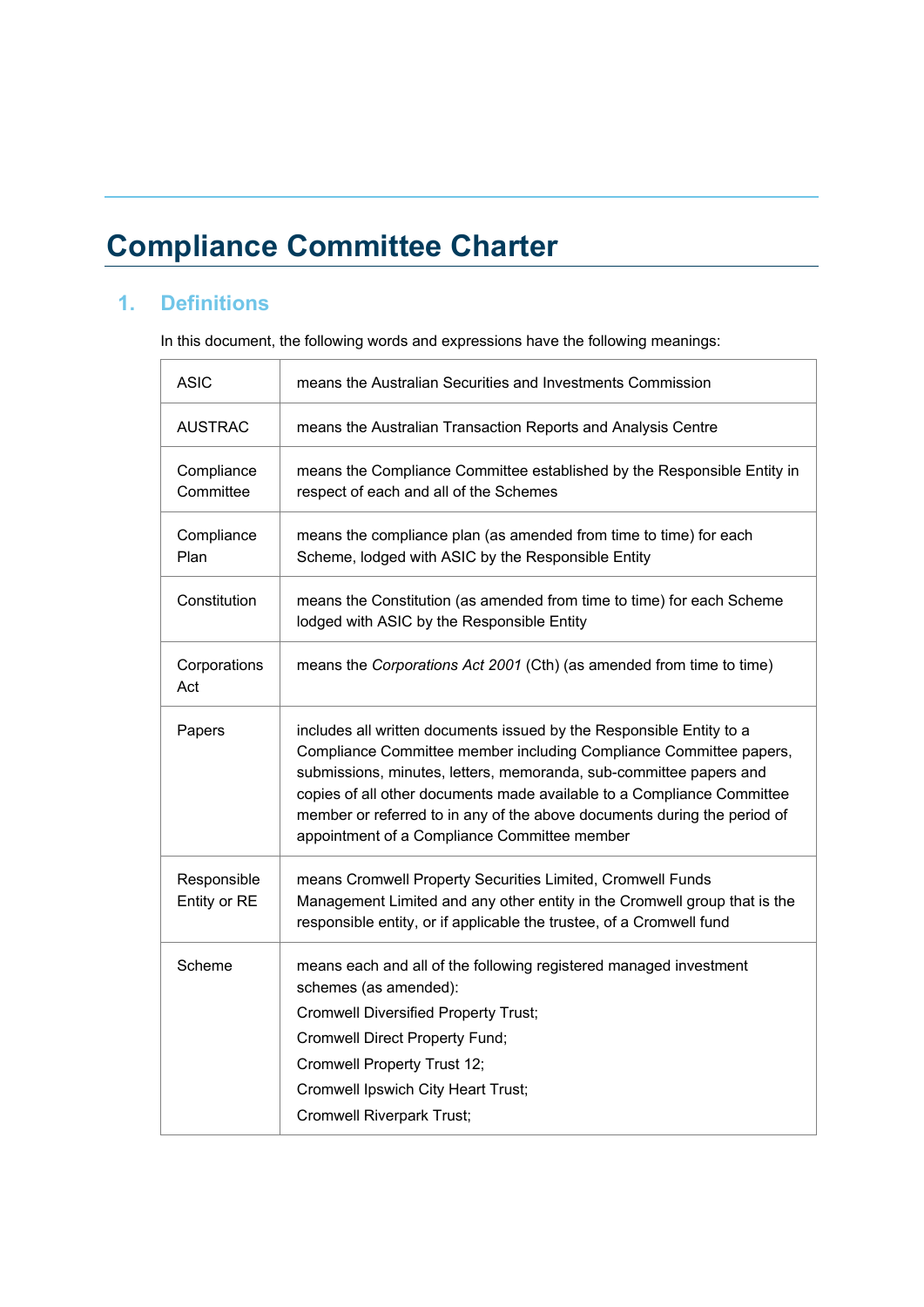| Cromwell Phoenix Global Opportunities Fund;                                                                                                                                                  |
|----------------------------------------------------------------------------------------------------------------------------------------------------------------------------------------------|
| Cromwell Phoenix Opportunities Fund,                                                                                                                                                         |
| <b>Cromwell Phoenix Property Securities Fund</b>                                                                                                                                             |
| and each other Scheme of which the RE is the responsible entity and in<br>relation to which the Compliance Committee members have consented to<br>act as members of its Compliance Committee |

#### **2. Background**

- a) The responsibility for compliance rests with the board of directors of the RE. If the board of directors does not have sufficient external directors, a Compliance Committee, having a majority of external members must be appointed. However, the board of directors may also choose to have a Compliance Committee in relation to the Schemes even if it is not required under the Corporations Act.
- b) The Compliance Committee's objective is to ensure that the compliance function is performed effectively and efficiently.
- $\circ$ ) The compliance arrangements of the RE are the combination of procedures, structures and systems designed to ensure compliance by the RE with:
	- i) the Corporations Act, in relation to the Scheme/s;
	- ii) the Constitution/s; and
	- iii) the Compliance Plan/s.

#### **3. Purpose of Compliance Committee Charter**

a) The following charter sets out the detailed procedural and operational framework for the establishment and operation of the Compliance Committee and is to be adopted by the members of the Compliance Committee and approved by the board of directors of the RE.

#### **4. Functions of Compliance Committee (Section 601JC(1))**

The functions of the Compliance Committee are to:

- a) Monitor the extent to which the RE complies with the Compliance Plan/s and report its findings to the directors of the RE at such times as it considers necessary or desirable or the directors of the RE require;
- b) Report to the RE any actual or suspected breach of the Corporations Act in relation to a Scheme, a provision of a Constitution or a procedure in a Compliance Plan after it becomes aware of the breach;
- c) Report to ASIC if the Compliance Committee is of the opinion that the RE has not taken or does not propose to take appropriate action to deal with a matter reported above;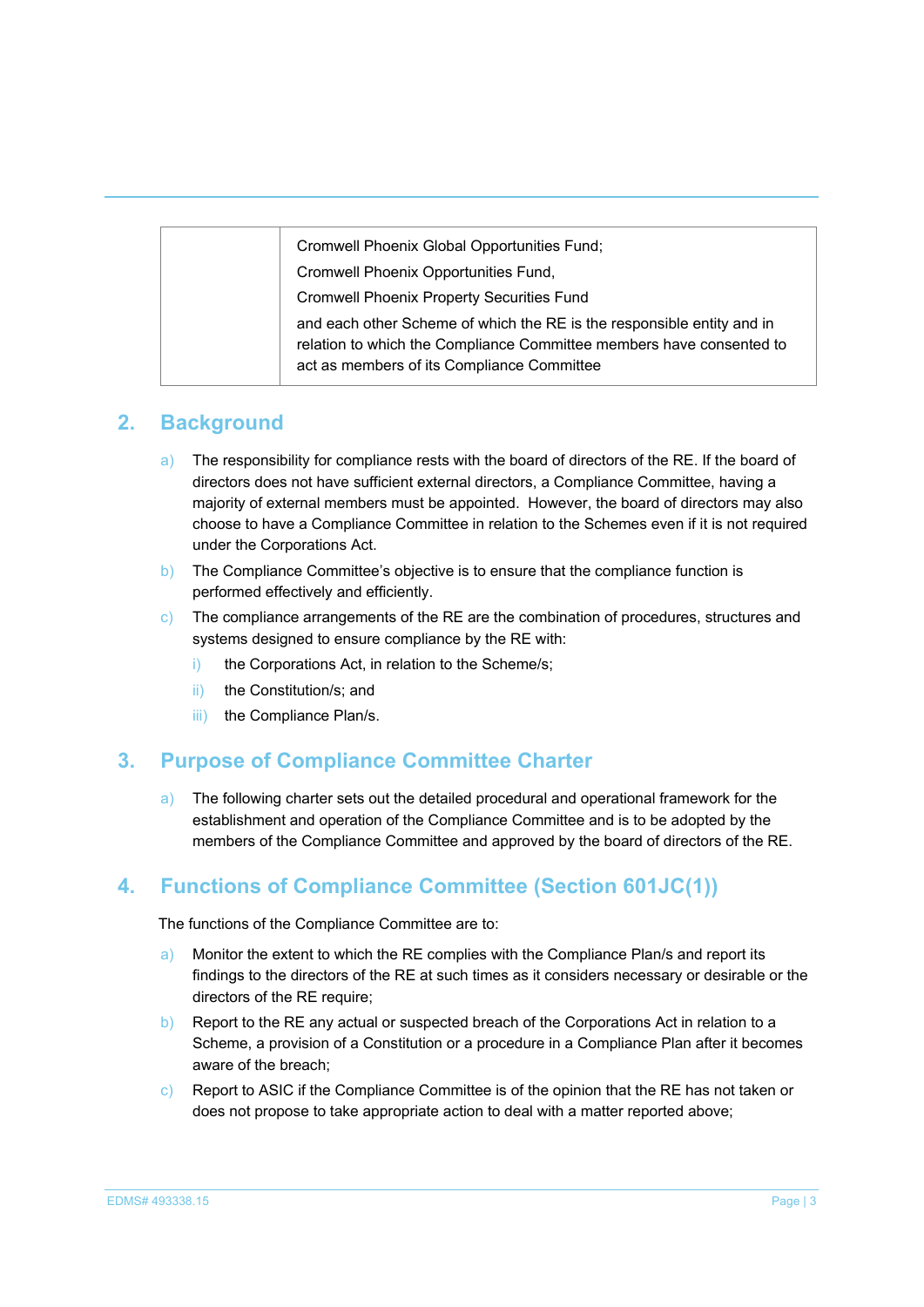- d) Assess at regular intervals (determined by the Compliance Committee) whether the Compliance Plan is adequate;
- e) Make recommendations to the directors of the RE about necessary or desirable amendments to the Compliance Plan; and
- f) Do such other things the Corporations Act or regulators such as ASIC and AUSTRAC require.

In addition to the functions set out above, the Compliance Committee will also carry out such other duties as may be delegated to it by the board or a committee of the board from time to time.

#### **5. Membership of Compliance Committee (Section 601JB)**

- a) There must be at least three Compliance Committee members at all times and the majority of them must be external members.
- b) The Responsible Entity is responsible for appointing the members of the Compliance Committee and ensuring there is an appropriate range of skills, experience and expertise.
- c) Each person appointed to the Compliance Committee must consent in writing to their appointment.
- d) The Responsible Entity may terminate a Compliance Committee member's appointment on one month's written notice or such shorter period of notice as the member allows.
- e) A Compliance Committee member may retire by giving one month's written notice to the Responsible Entity or such shorter time as the Responsible Entity allows.
- f) A member of the Compliance Committee is an external member if they:
	- i) are not, and have not been in the previous two years, a non-external director, a senior manager or an employee of the RE or a related body corporate; and
	- ii) are not, and have not been in the previous two years, substantially involved in business dealings, or in a professional capacity, with the RE or a related body corporate; and
	- iii) are not a member of a partnership that is, or has been in the previous two years, substantially involved in business dealings, or in a professional capacity, with the RE or a related body corporate; and
	- $\overline{iv}$  do not have a material interest in the RE or a related body corporate; and
	- $\mathbf{v}$ ) are not a relative or de facto spouse of a person who has a material interest in the RE or a related body corporate.
- $g$ ) For the purposes of paragraph 5(f)(i), a person who is a director of a related body corporate, but not of the RE itself, is an external director of the related body corporate if they would have been an external director of the RE under subsection 601JA(2) had they been a director of the RE.
- h) A person who is, or has been, either:
	- an external director of the RE; or
	- ii) a member of a Compliance Committee for the Scheme or another registered managed investment scheme operated by the RE,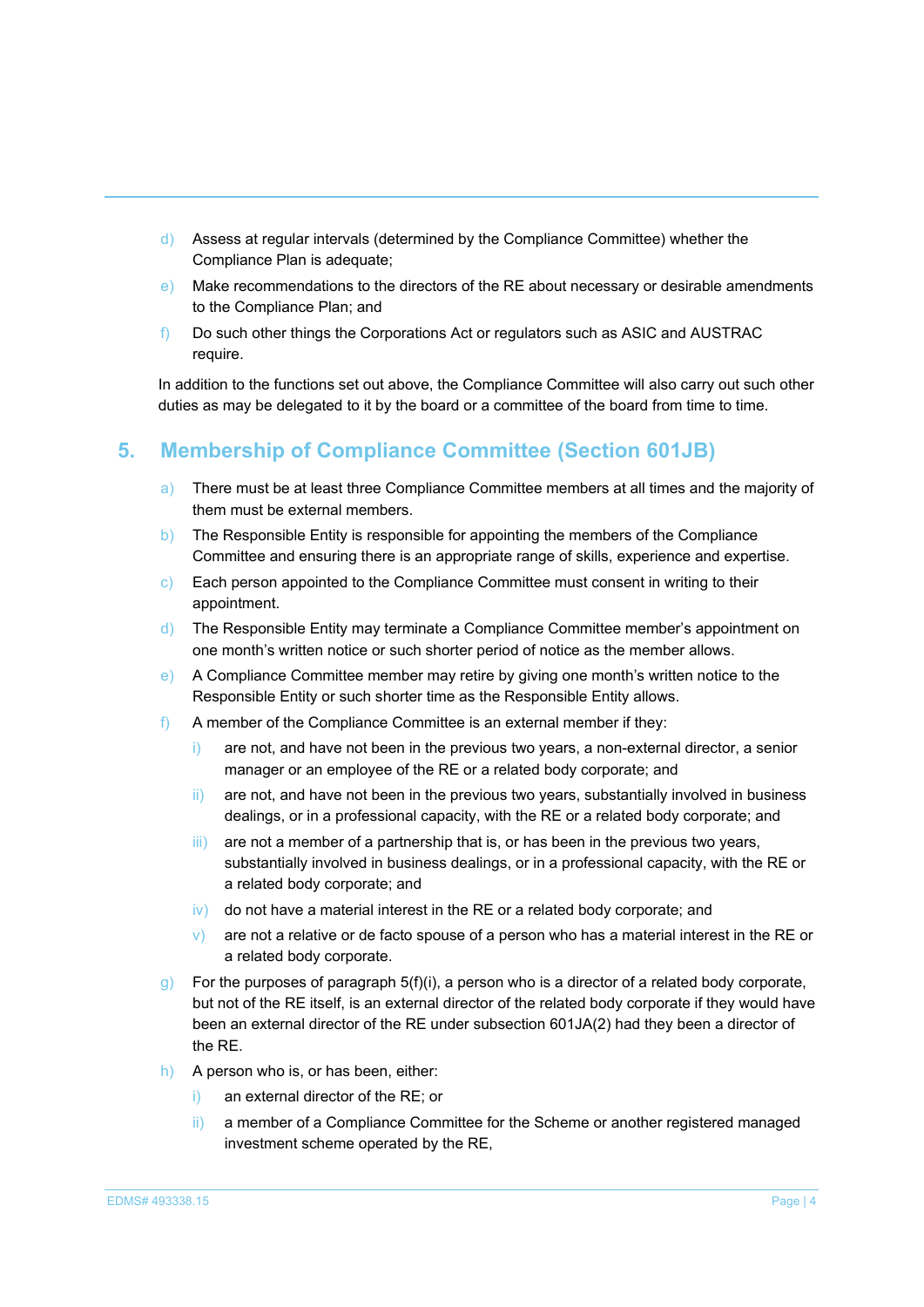is not, merely because of that directorship or membership, taken to be, or to have been, substantially involved in business dealings, or in a professional capacity, with the RE.

- i) A Compliance Committee member may nominate a person to be their alternate member. If the Compliance Committee member is an external member, the alternate must qualify as an external member. Any alternate Compliance Committee member must be a person acceptable to the Responsible Entity, and the terms of nomination for such alternate Compliance Committee member must be acceptable to the Responsible Entity.
- j) If the membership of the Compliance Committee ceases to satisfy paragraph 5(a) and the RE is required to have a Compliance Committee under the Corporations Act, the RE must make appointments to the Committee to satisfy that paragraph within 14 days or within any longer period that ASIC has agreed to in writing.

#### **6. Proceedings**

- a) Except as specifically addressed in this Charter or the Compliance Plan for a Scheme, the Compliance Committee can determine its own procedures and regulate its proceedings as it thinks appropriate.
- b) The RE undertakes to provide all assistance to the Compliance Committee including to permit meetings to be held on its premises and for records and material of the Compliance Committee to be kept in a safe place.
- c) The Compliance Committee must keep minutes of the meetings and records of its reports and recommendations (Section 601JH(2)). Other certificates as required from time to time by the Chair of the Compliance Committee must also be kept.
- d) The Compliance Committee must meet as frequently as is required but not less than quarterly.
- e) A meeting may be held using any technology agreed to by all the members (Section 601JH(3)). A member who is not physically present but participating by technological means is taken to be present.
- f) Any Compliance Committee member may convene a meeting of the Compliance Committee on five business days' notice or such shorter time as the other Compliance Committee members agree.
- g) If a Compliance Committee member does not receive notice of the meeting (including if the notice was accidentally omitted to be given to them) the meeting is not invalidated.
- h) The Chair may adjourn a meeting of the Compliance Committee for any reason to a time and place as the Chair thinks fit.
- i) The RE will be responsible for ensuring that minutes of Compliance Committee meetings are kept and records of the Compliance Committee's reports and recommendations are retained.
- j) The RE will be responsible for ensuring the circulation of the agenda and papers in a reasonable period in advance of each meeting.
- k) A copy of any such minutes, reports or recommendations signed by the Chair will be taken as a true record unless the contrary is proved.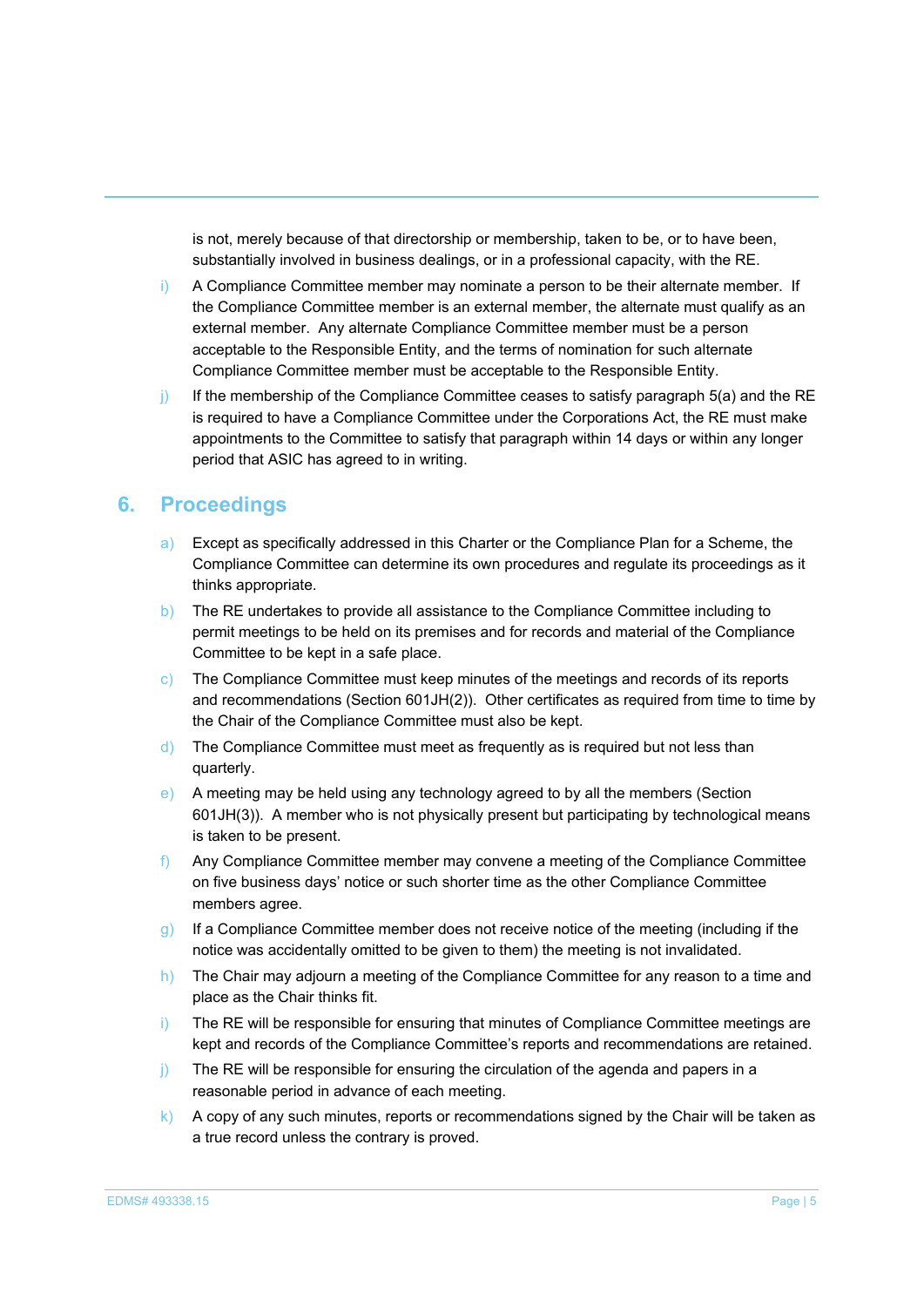- l) The Chair may rely on certification from the RE's Company Secretary that the Compliance Committee's report to the board of the RE is provided to the board of directors of the RE.
- $\vert$  m) The minutes and records must be available to the Compliance Committee members, the board of directors of the RE, the Scheme financial auditor and the Scheme Compliance Plan auditor.
- n) Any member of the RE's board of directors, the Scheme financial auditor or the Scheme Compliance Plan auditor, and any invitee of any member of the RE's board of directors or any Compliance Committee member, may attend and speak at a Compliance Committee meeting.

#### **7. Chair**

- a) The Chair of the Compliance Committee must be an external member.
- b) The Responsible Entity may appoint a Chair for a meeting or for a period and may terminate that appointment at any time.
- c) If no Chair is appointed or present at a meeting, the Compliance Committee members present may elect a Chair for the meeting.
- d) The Chair is responsible for chairing the meetings and signing the minutes.

#### **8. Quorum**

- a) The quorum for a meeting of the Compliance Committee is a majority of members.
- b) If a quorum does not have a majority of external members, the meeting will be deferred until the majority of external members are available to attend.
- c) If a quorum is not present with 15 minutes after the time set for the meeting, the meeting is adjourned to a time decided by the members present.

#### **9. Voting**

- a) Voting at a meeting of the Compliance Committee is by simple majority.
- b) No objection may be made to any vote cast unless the objection is made at the meeting.
- c) In the event of a tied vote, the Chair has the casting vote.

#### **10. Access to information and resources**

- a) The Responsible Entity must ensure that the Compliance Committee has access to the following, for the purpose of carrying out the functions of the Compliance Committee:
	- $i)$  information that is relevant to the Responsible Entity's compliance with the Corporations Act or the Constitution, including access to the staff of the Responsible Entity;
	- ii) the Scheme's accounting records;
	- iii) the Scheme's product disclosure statement/s;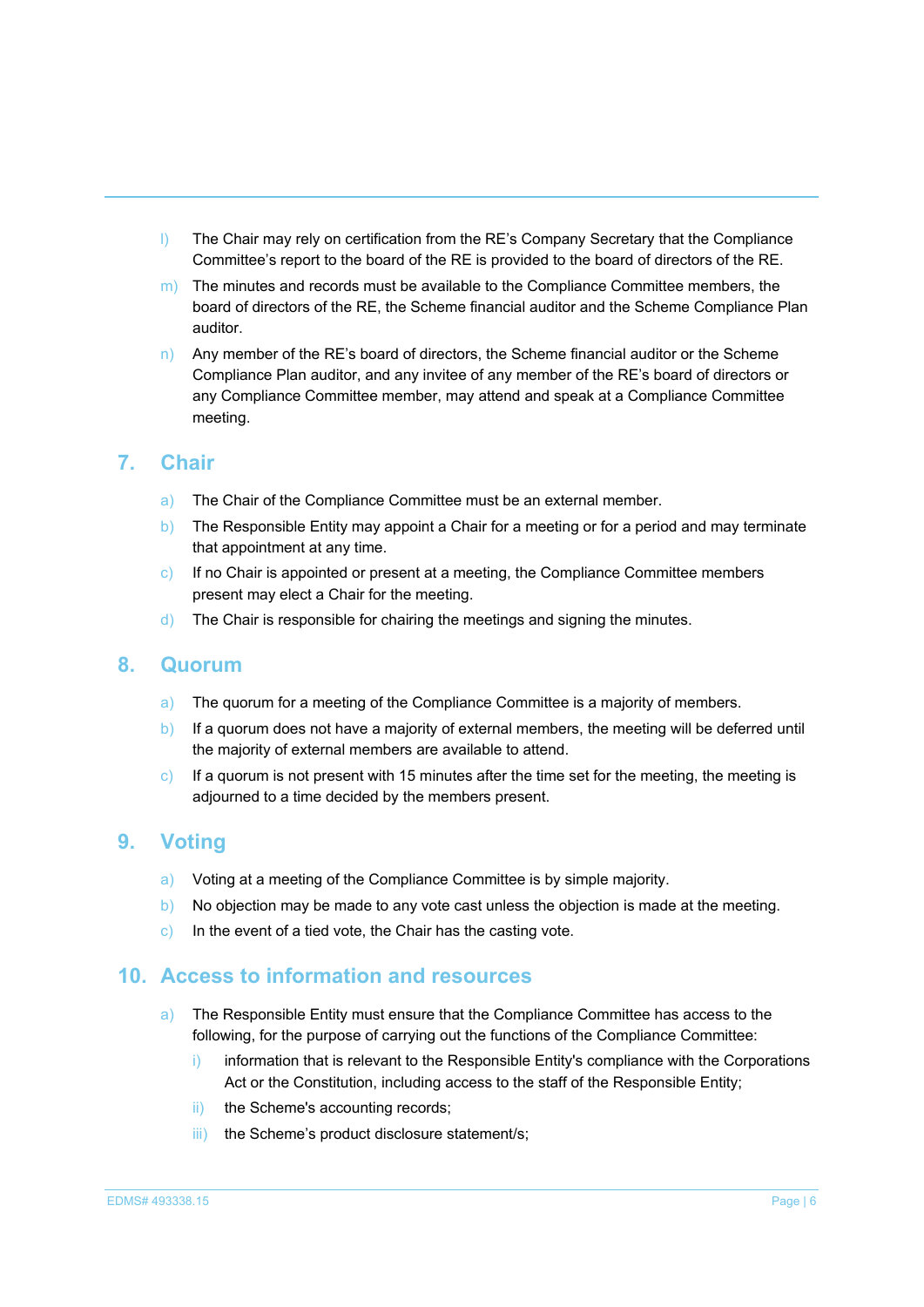- iv) the Compliance Plan auditor/s; and
- $\vee$  the auditor of the Scheme's financial statements (ie, the financial auditor).

#### **11. Access to Papers**

- a) Subject to 11(b) and 11(e), during the period commencing on the date of appointment and ending seven years after cessation of any such appointment of a Compliance Committee member, the RE will grant each Compliance Committee member, and their legal advisers, reasonable access to all Papers at no charge to the Compliance Committee member.
- b) During the period of appointment of each Compliance Committee member, each member will have reasonable access to all Papers for the purpose of discharging their duties as a member or for the purpose of defending proceedings in which it is alleged that the member has breached any such duty but for no other purpose. Following cessation of the term of appointment of a Compliance Committee member, that former member will have reasonable access to Papers for the purpose of defending any proceedings in which it is alleged that the former member has breached their duty as a member of the Compliance Committee, and for no other purpose.
- c) Subject to the following sub-paragraph, if Papers contain any advice to which legal professional privilege may attach, a member/former member is only entitled to have access to those Papers on the condition that the member/former member does not, by their own actions or the actions of his servants or agent, intentionally waive that privilege.
- d) If the Papers to which a member/former member has access contain any advice to which legal professional privilege may attach, the member/former member is entitled, to the extent that if may be considered reasonably necessary by the member/former member of their legal advisers, to waive that privilege if that member/former member is a party to proceedings in their capacity as a member, or former member, for the Compliance Committee.
- e) The Papers supplied to a Compliance Committee member shall be the property of that member, subject to any express statement to the contrary by the RE at the time of delivery of those Papers to that member.

#### **12. Independent advice (Section 601JC(2))**

- a) In carrying out its functions, the Compliance Committee may seek independent legal, accounting or other professional advice or assistance, at the reasonable expense of the RE.
- b) The Compliance Committee is to notify the board of directors of the RE in the event it seeks independent legal, accounting or other professional advice or assistance.

#### **13. Duties of members (Section 601JD(1) and (2))**

- a) The Compliance Committee members must:
	- i) act honestly;